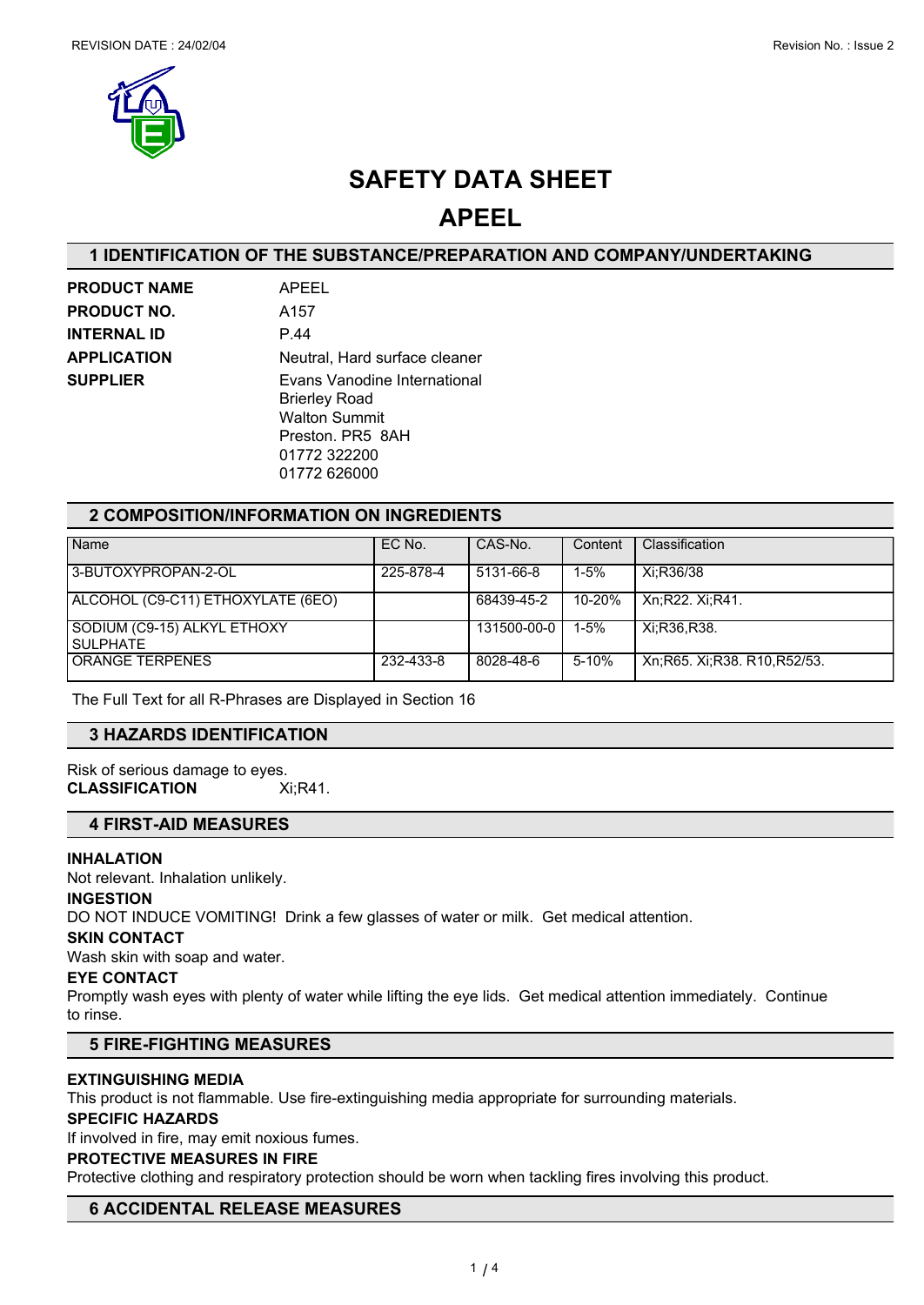

#### **PERSONAL PRECAUTIONS**

Wear eye/face protection.

#### **ENVIRONMENTAL PRECAUTIONS**

Large spillages or uncontrolled discharges into rivers or streams must be reported to The Environment Agency or other regulatory body.

#### **SPILL CLEAN UP METHODS**

Small quantities may be flushed to drains with plenty of water. Large Spillages: Absorb in vermiculite, dry sand or earth and place into containers. Send for disoposal as special waste.

#### **7 HANDLING AND STORAGE**

#### **USAGE PRECAUTIONS**

Wear eye protection.

#### **STORAGE PRECAUTIONS**

Store at moderate temperatures in dry, well ventilated area. Keep in original container. Store away from: Oxidising material.

#### **8 EXPOSURE CONTROLS/PERSONAL PROTECTION**

#### **PROTECTIVE EQUIPMENT**



#### **ENGINEERING MEASURES**

Not applicable.

**RESPIRATORY EQUIPMENT**

None required.

#### **HAND PROTECTION**

No specific hand protection noted, but protection for the skin is advisable to prevent removal of natural oils from skin.

#### **EYE PROTECTION**

Use eye protection.

#### **OTHER PROTECTION**

None required.

#### **9 PHYSICAL AND CHEMICAL PROPERTIES**

| <b>APPEARANCE</b>         | Liquid                 |                                    |      |  |
|---------------------------|------------------------|------------------------------------|------|--|
| <b>COLOUR</b>             | <b>Clear Yellow</b>    |                                    |      |  |
| <b>ODOUR</b>              | Citrus.                |                                    |      |  |
| <b>SOLUBILITY</b>         | Soluble in water       |                                    |      |  |
| <b>BOILING POINT (°C)</b> | 102 760 mm Hg          | <b>MELTING POINT (°C)</b>          | $-2$ |  |
| <b>RELATIVE DENSITY</b>   | 1.000 @ 20 °c          | pH-VALUE, CONC.<br><b>SOLUTION</b> | 8.00 |  |
| <b>FLASH POINT (°C)</b>   | Boils without flashing |                                    |      |  |

## **10 STABILITY AND REACTIVITY**

**STABILITY** No particular stability concerns. **MATERIALS TO AVOID** None.

#### **11 TOXICOLOGICAL INFORMATION**

**TOXICOLOGICAL INFORMATION** Refer to section 3. **Other Health Effects** Low oral toxicity, but ingestion may cause irritation of the gastro-intestinal tract.

 $2/4$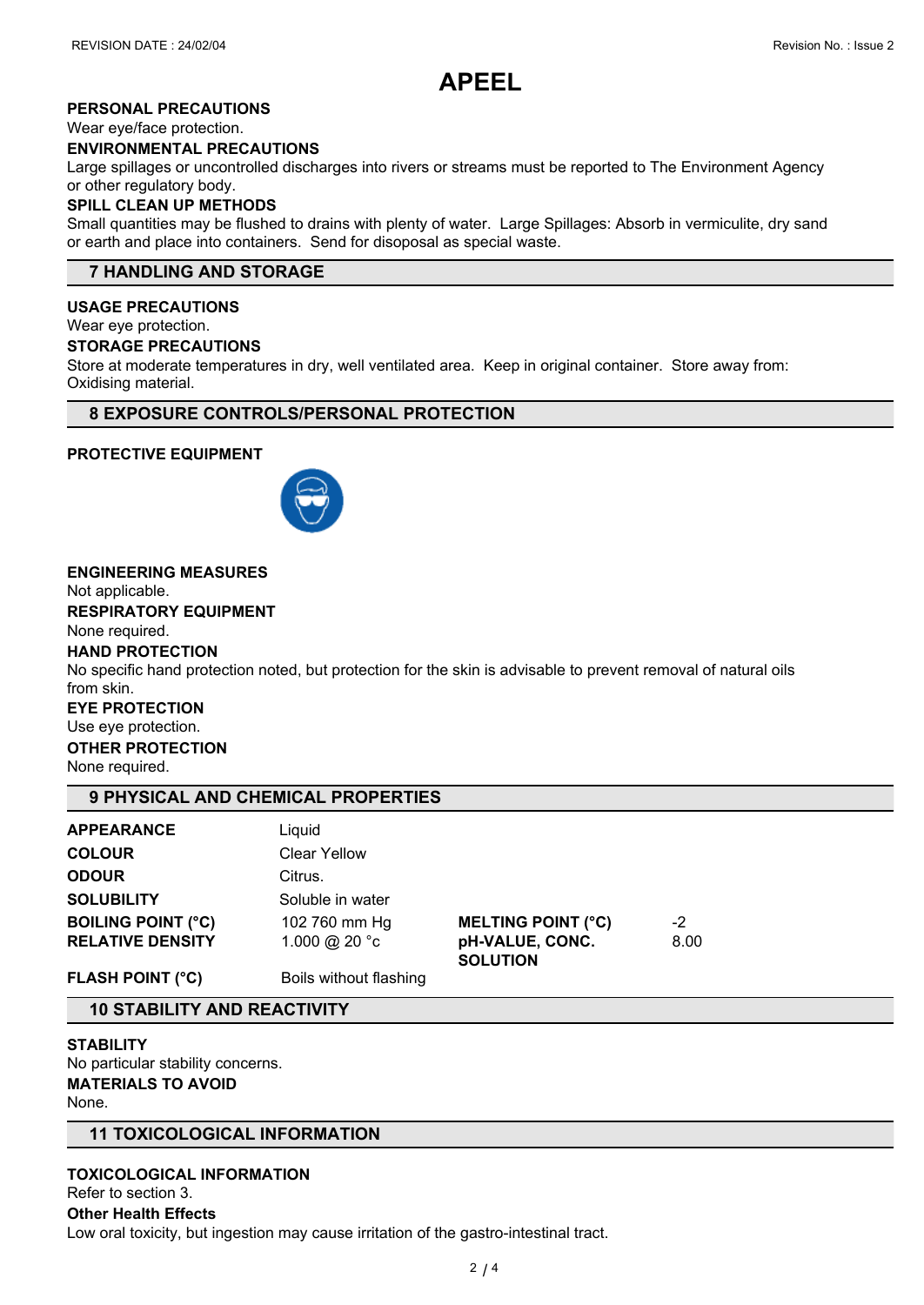## **APEEL**

#### **12 ECOLOGICAL INFORMATION**

#### **ECOTOXICITY**

Not regarded as dangerous for the environment.

#### **BIOACCUMULATION**

Completely soluble. No bioaccumulation.

#### **DEGRADABILITY**

This product, at use dilutions, is readily broken down in biological effluent treatment plants.

#### **13 DISPOSAL CONSIDERATIONS**

#### **DISPOSAL METHODS**

Discharge used solutions to drain. Small amounts (less than 5 Litres) of unwanted product may be flushed with water to sewer. Larger volumes must be sent for disposal as special waste. Rinse out empty container with water and consign to normal waste.

#### **14 TRANSPORT INFORMATION**

**GENERAL** Not classified for Transport.

**PROPER SHIPPING NAME** .

#### **15 REGULATORY INFORMATION**

#### **LABELLING**



Irritant

| <b>RISK PHRASES</b>   |                 |                                                                                                  |
|-----------------------|-----------------|--------------------------------------------------------------------------------------------------|
|                       | R41             | Risk of serious damage to eyes.                                                                  |
| <b>SAFETY PHRASES</b> |                 |                                                                                                  |
|                       | S2              | Keep out of reach of children.                                                                   |
|                       | S <sub>39</sub> | Wear eye/face protection.                                                                        |
|                       | S <sub>26</sub> | In case of contact with eyes, rinse immediately with plenty of water and<br>seek medical advice. |
|                       | S46             | If swallowed seek medical advice immediately and show this container<br>label.                   |

#### **ENVIRONMENTAL LISTING**

Control of Pollution (Special Waste) Regulations 1980.

#### **EU DIRECTIVES**

System of specific information relating to Dangerous Preparations. 91/155/EEC. As amended by Directive 93/ 112/EC and 2001/58/EC.

#### **STATUTORY INSTRUMENTS**

Chemicals (Hazard Information and Packaging) Regulations. 2002

#### **APPROVED CODE OF PRACTICE**

The compilation of safety Data Sheets L130.

#### **GUIDANCE NOTES**

Occupational Exposure Limits EH40. Approved guide to the Classification and Labelling of Substances and Preparations Dangerous for Supply. L100

#### **16 OTHER INFORMATION**

#### **INFORMATION SOURCES**

Approved Supply List - HSC. Material Safety Data Sheet, Misc. manufacturers.

#### **REVISION COMMENTS**

Change in product classification due to the change in classification of a raw material. (Changes made to sections 2,3,4,6,7,8,13,15&16)

**REVISION DATE** 24/02/04 **REV. NO./REPL. SDS GENERATED** Issue 2